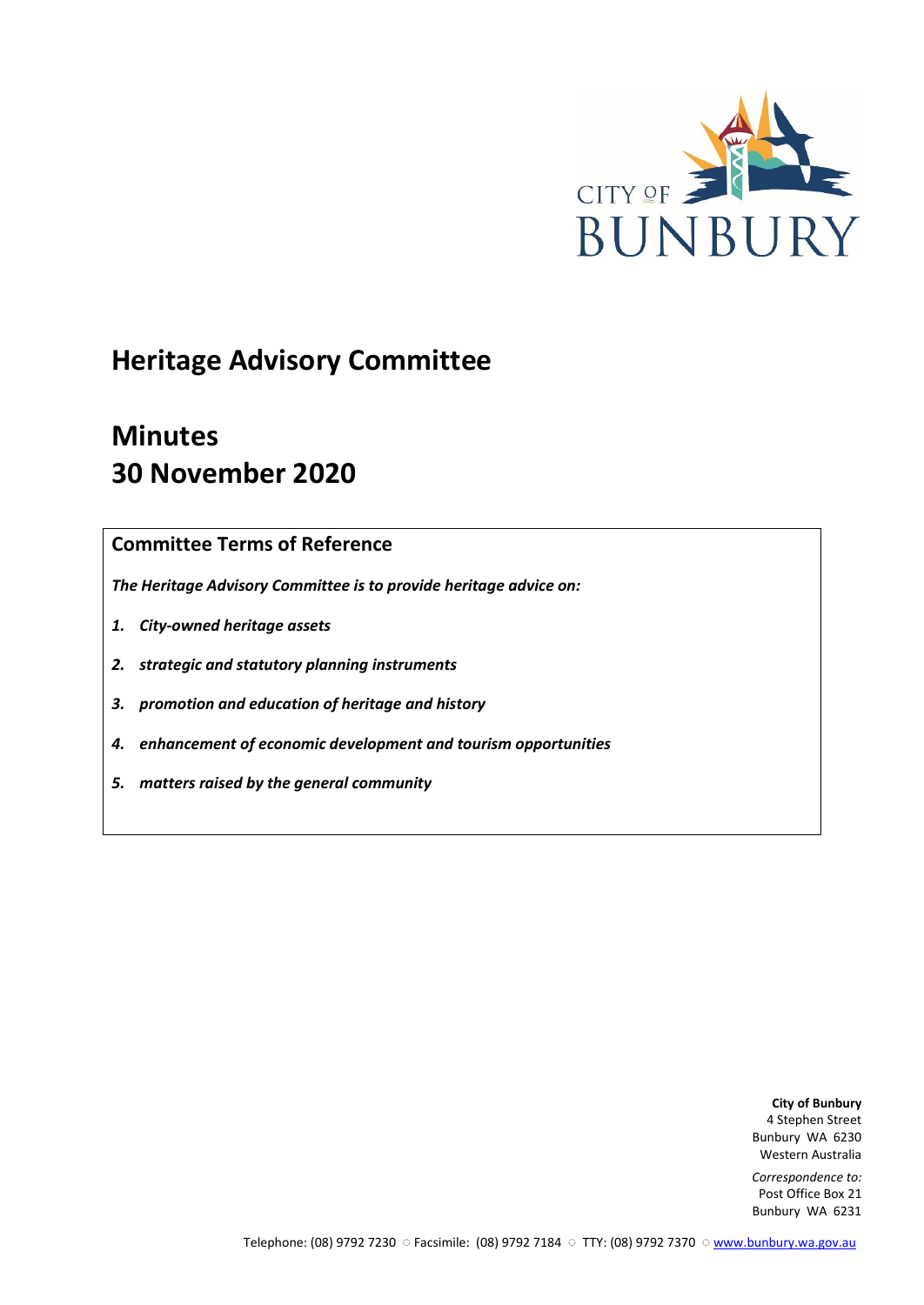## **Table of Contents**

|    | Item No | Subject | Page No |
|----|---------|---------|---------|
| 1. |         |         |         |
| 2. |         |         |         |
| 3. |         |         |         |
| 4. |         |         |         |
|    | 4.1     |         |         |
|    | 4.2     |         |         |
| 5. |         |         |         |
| 6. |         |         |         |
| 7. |         |         |         |
| 8. |         |         |         |
|    | 8.1     |         |         |
|    | 8.2     |         |         |
|    | 8.3     |         |         |
| 9. |         |         |         |
|    |         |         |         |
|    | 10.1    |         |         |
|    |         |         |         |
|    |         |         |         |
|    | 12.1    |         |         |
|    | 12.2    |         |         |
|    |         |         |         |
|    |         |         |         |
|    |         |         |         |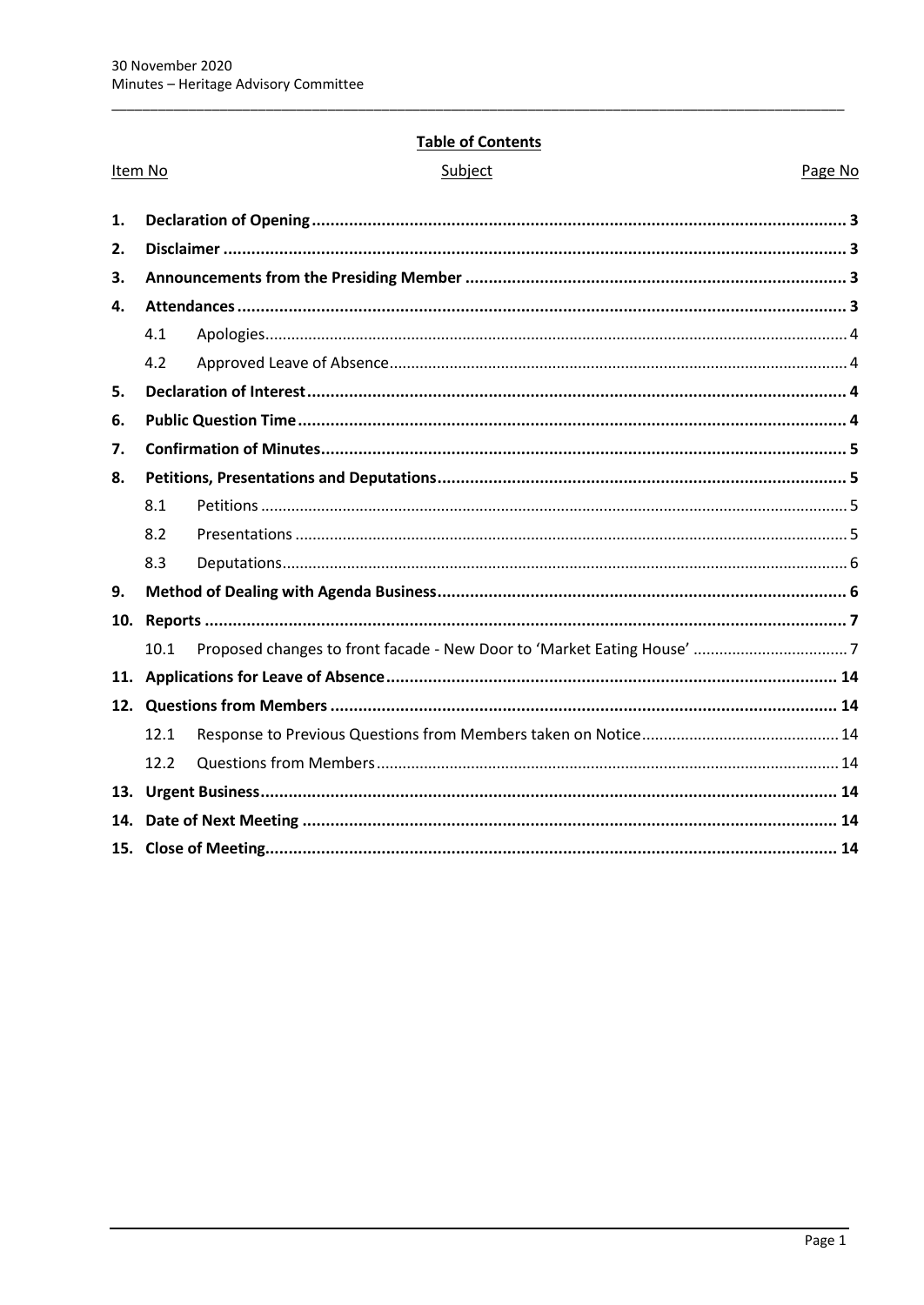# **Acknowledgement of Country**

\_\_\_\_\_\_\_\_\_\_\_\_\_\_\_\_\_\_\_\_\_\_\_\_\_\_\_\_\_\_\_\_\_\_\_\_\_\_\_\_\_\_\_\_\_\_\_\_\_\_\_\_\_\_\_\_\_\_\_\_\_\_\_\_\_\_\_\_\_\_\_\_\_\_\_\_\_\_\_\_\_\_\_\_\_\_\_\_\_\_\_\_\_\_\_

We acknowledge the Traditional owners of this land, the Wardandi Noongar people, and pay our respects to Elders past, present and emerging.

## **Vision**

Bunbury: welcoming and full of opportunities.

# **Organisational Values**

## #WEARECOB

|                     | We are one team                                    |
|---------------------|----------------------------------------------------|
|                     | We keep each other safe                            |
| WE ARE COMMUNITY    | We display empathy and respect                     |
|                     | We have fun and celebrate our successes            |
|                     | We work together to achieve great outcomes         |
|                     | We are open to opportunities                       |
|                     | We actively listen and think things through        |
| <b>WE ARE OPEN</b>  | We are inclusive and treat everyone equally        |
|                     | We are honest and open in our communications       |
|                     | We are open to feedback to improve our performance |
|                     | We lead the change, we own it                      |
|                     | We trust and empower each other                    |
| <b>WE ARE BRAVE</b> | We have the difficult conversations early          |
|                     | We hold ourselves to the highest standard          |
|                     | We have the courage to improve and simplify        |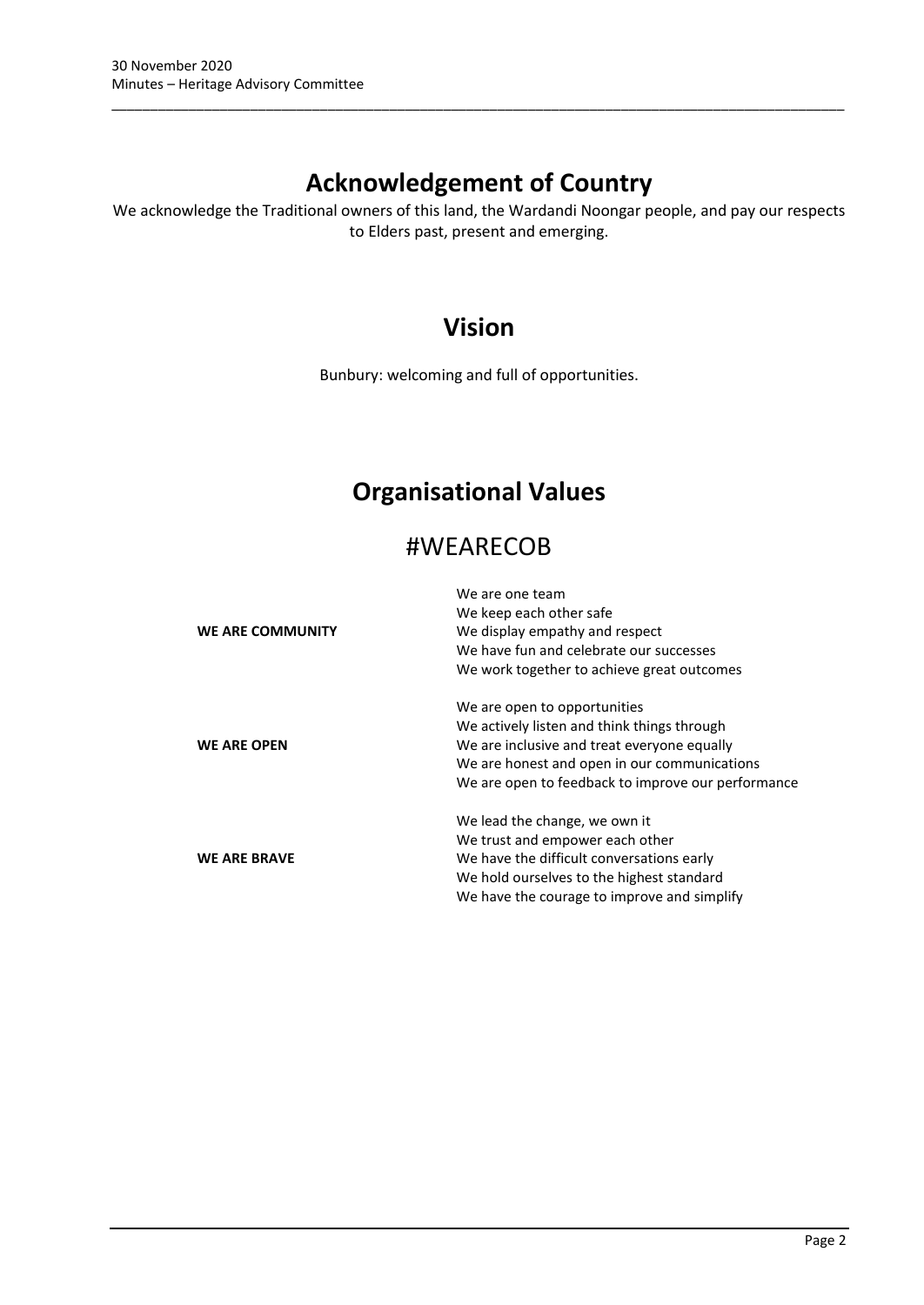

# **Heritage Advisory Committee**

## **Minutes**

#### **30 November 2020**

Members of the public to note that recommendations made by this committee are not final and will be subject to adoption (or otherwise) at a future meeting of the Bunbury City Council.

## <span id="page-3-0"></span>**1. Declaration of Opening**

The Presiding Member declared the meeting open at 4:00pm.

## <span id="page-3-1"></span>**2. Disclaimer**

Not applicable to this committee.

## <span id="page-3-2"></span>**3. Announcements from the Presiding Member**

There were no announcements from the Presiding Member

## <span id="page-3-3"></span>**4. Attendances**

#### *Committee Members:*

| <b>Member Name</b>          | <b>Representing</b> |
|-----------------------------|---------------------|
| Cr Todd Brown               | City of Bunbury     |
| Cr Tresslyn Smith           | City of Bunbury     |
| Mrs Del Ambrosius           | Community           |
| <b>Mr Bernhard Bischoff</b> | Community           |
| Mr Stephen Craddock         | Community           |
| Mr Graham Houghton          | Community           |
| Mr Kent Lyon (from 4:04pm)  | Community           |
| Mr Duncan Rutherford        | Community           |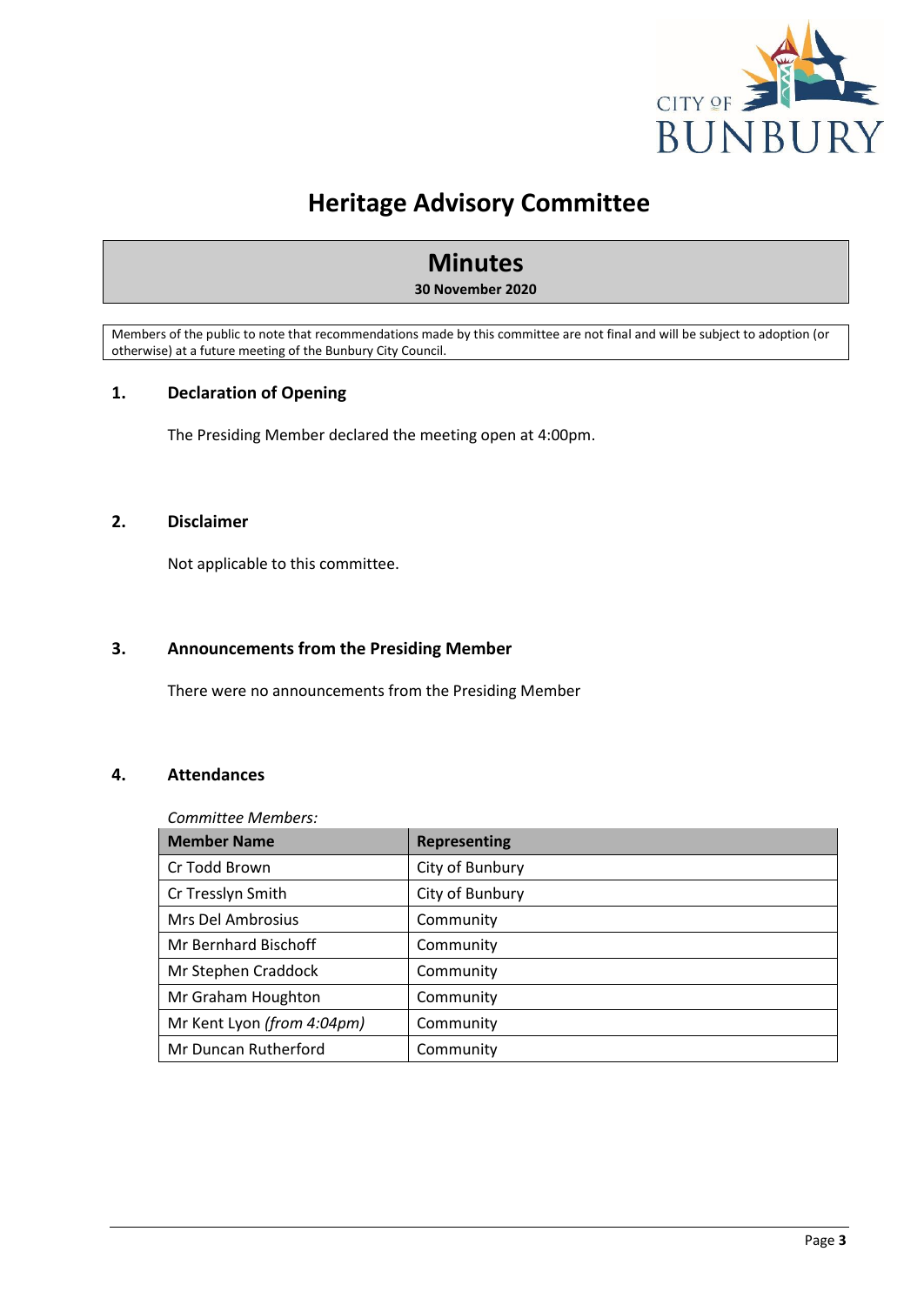#### *Support Staff:*

| Name             | Title                                                                                 |
|------------------|---------------------------------------------------------------------------------------|
| Mr Gary Barbour  | <b>Director Sustainable Communities</b>                                               |
| Ms Lacey Brown   | Strategic Planning Officer (Heritage)                                                 |
| Ms Liz Allan     | Executive Assistant (Research and Project) to the Director<br>Sustainable Communities |
| Barbara Macaulay | Team Leader Development Assessment and Compliance                                     |
| Alice Baldock    | <b>Planning Officer</b>                                                               |

\_\_\_\_\_\_\_\_\_\_\_\_\_\_\_\_\_\_\_\_\_\_\_\_\_\_\_\_\_\_\_\_\_\_\_\_\_\_\_\_\_\_\_\_\_\_\_\_\_\_\_\_\_\_\_\_\_\_\_\_\_\_\_\_\_\_\_\_\_\_\_\_\_\_\_\_\_\_\_\_\_\_\_\_\_\_\_\_\_\_\_\_\_\_\_

Mayor Gary Brennan attended the meeting as an observer.

#### <span id="page-4-0"></span>**4.1 Apologies**

Peter Suckling was an apology for the meeting.

## <span id="page-4-1"></span>**4.2 Approved Leave of Absence**

Nil

## <span id="page-4-2"></span>**5. Declaration of Interest**

IMPORTANT: Committee members to complete a "Disclosure of Interest" form for each item on the agenda in which they wish to disclose a financial/proximity/impartiality interest. They should give the form to the Presiding Member before the meeting commences. After the meeting, the form is to be forwarded to the Administration Services Section for inclusion in the Corporate Financial Disclosures Register.

## <span id="page-4-3"></span>**6. Public Question Time**

Not applicable to this Committee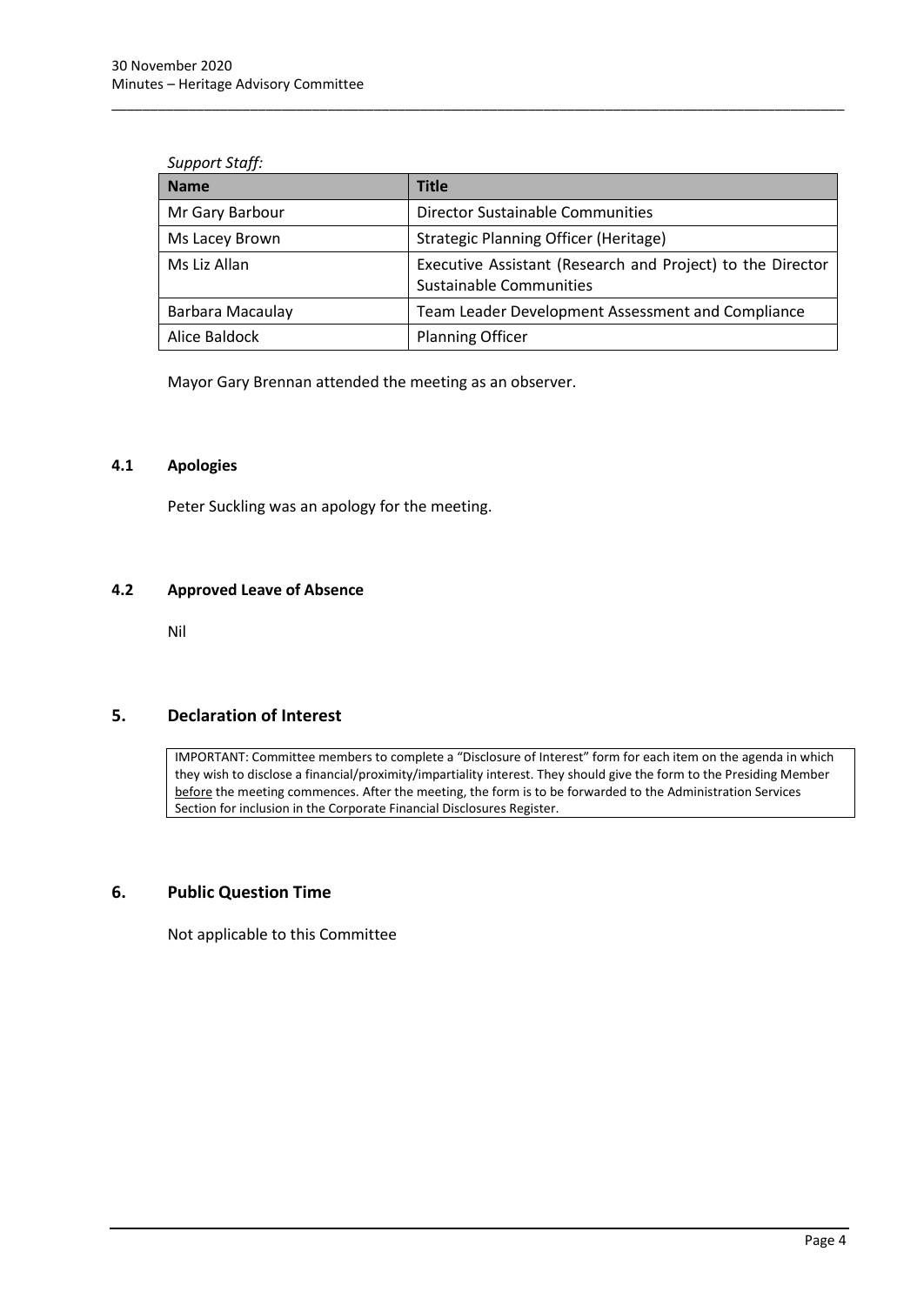## <span id="page-5-0"></span>**7. Confirmation of Minutes**

The Minutes of the Heritage Advisory Committee Meeting held on 12 August 2020 have been circulated.

\_\_\_\_\_\_\_\_\_\_\_\_\_\_\_\_\_\_\_\_\_\_\_\_\_\_\_\_\_\_\_\_\_\_\_\_\_\_\_\_\_\_\_\_\_\_\_\_\_\_\_\_\_\_\_\_\_\_\_\_\_\_\_\_\_\_\_\_\_\_\_\_\_\_\_\_\_\_\_\_\_\_\_\_\_\_\_\_\_\_\_\_\_\_\_

#### **Recommendation**

The Minutes of the Heritage Advisory Committee Meeting held 12 August 2020 are confirmed as a true and accurate record.

### **Outcome of the Meeting held 30 November 2020**

The recommendation was moved Duncan Rutherford, seconded Cr Brown.

The Presiding Member put the motion to the vote and it was adopted to become the Committee's decision on the matter.

## **Committee Decision**

That the Minutes of the Heritage Advisory Committee Meeting held 12 August 2020 be confirmed as a true and correct record.

CARRIED 7 votes "for" / Nil votes "against"

## <span id="page-5-1"></span>**8. Petitions, Presentations and Deputations**

#### <span id="page-5-2"></span>**8.1 Petitions**

Nil

#### <span id="page-5-3"></span>**8.2 Presentations**

Nil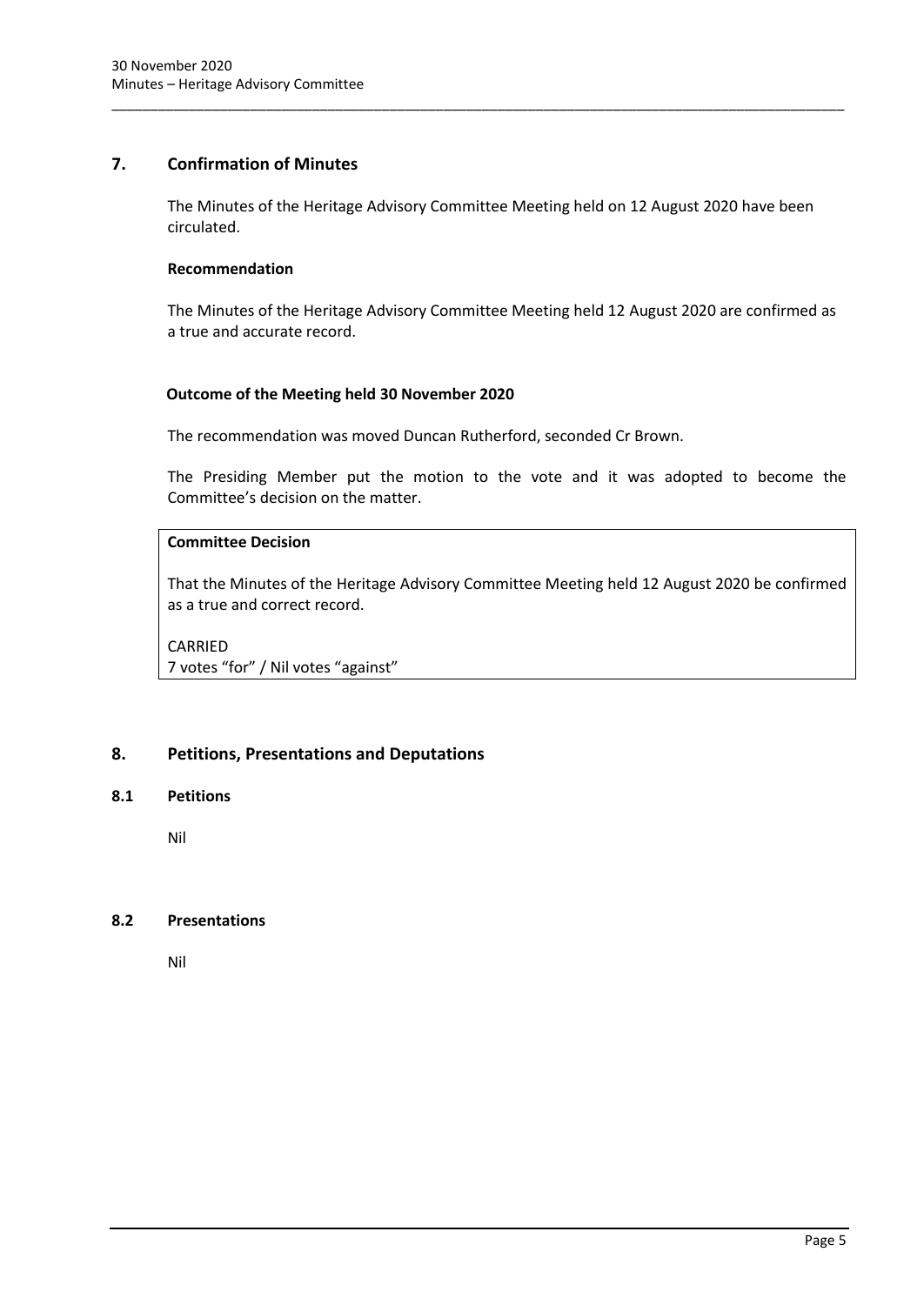## <span id="page-6-0"></span>**8.3 Deputations**

Ms Rebecca Pyke, Market Eating House, 9 Victoria Street, Bunbury

Ms Pyke requested to address Item 10.1 *'Proposed changes to front facade - New Door to 'Market Eating House''*.

\_\_\_\_\_\_\_\_\_\_\_\_\_\_\_\_\_\_\_\_\_\_\_\_\_\_\_\_\_\_\_\_\_\_\_\_\_\_\_\_\_\_\_\_\_\_\_\_\_\_\_\_\_\_\_\_\_\_\_\_\_\_\_\_\_\_\_\_\_\_\_\_\_\_\_\_\_\_\_\_\_\_\_\_\_\_\_\_\_\_\_\_\_\_\_

Pursuant to clause 6.9(2)(a) of Council's Standing Orders, the Rebecca Pyke was approved to address item 10.1 '*Proposed changes to front facade - New Door to 'Market Eating House''* and allowed a period of up to five Minutes to present to the Heritage Advisory Committee.

Kent Lyon entered the meeting at 4:04pm.

## <span id="page-6-1"></span>**9. Method of Dealing with Agenda Business**

Items are to be dealt with in the order that they appear.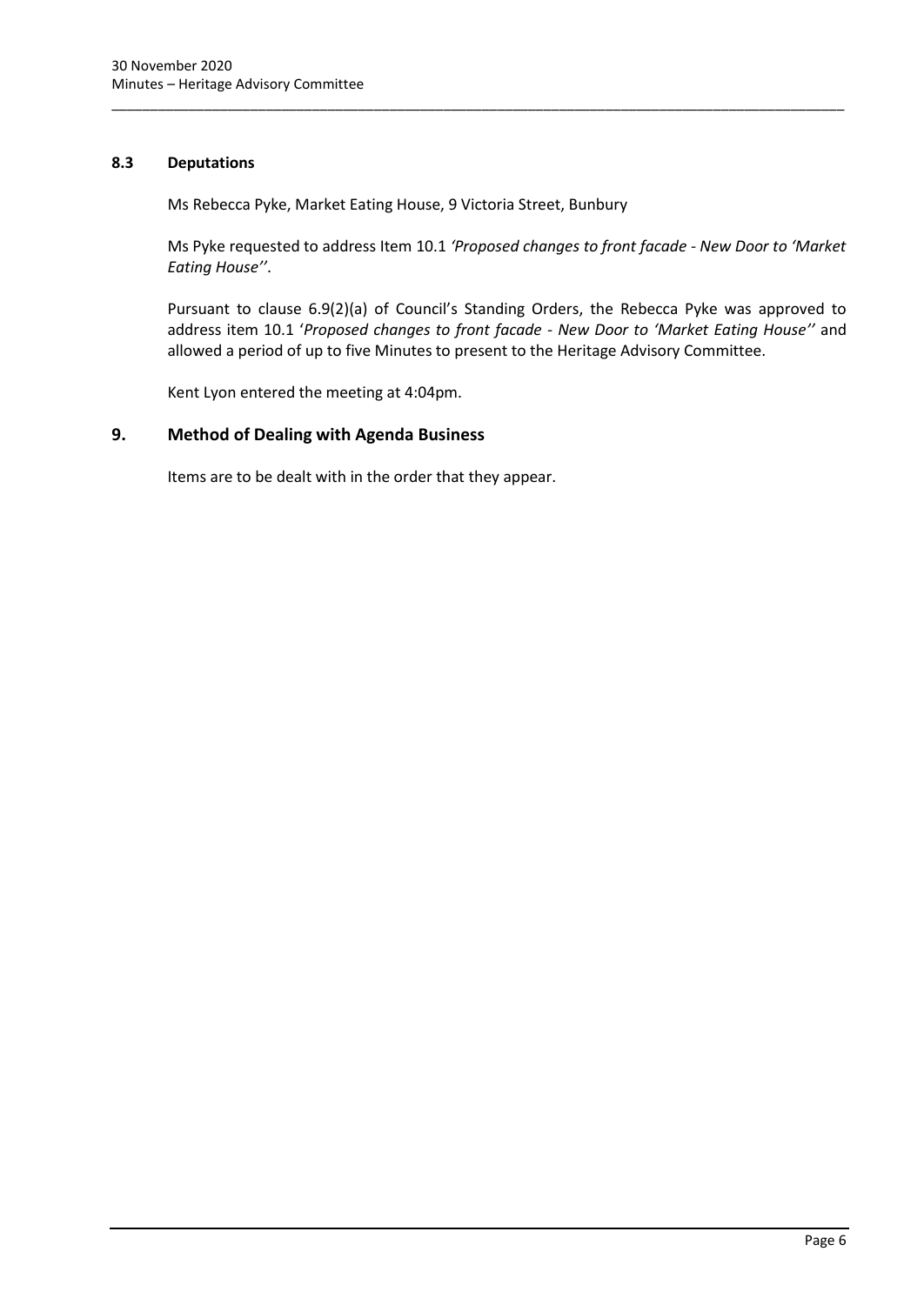#### <span id="page-7-0"></span>**10. Reports**

#### <span id="page-7-1"></span>**10.1 Proposed changes to front facade - New Door to 'Market Eating House'**

| <b>File Ref:</b>            | P10189, DA/2020/202/1                                             |  |  |
|-----------------------------|-------------------------------------------------------------------|--|--|
| <b>Applicant/Proponent:</b> | Merge Building Design on behalf of Market Eating House            |  |  |
| <b>Responsible Officer:</b> | Alice Baldock, Planning Officer                                   |  |  |
| <b>Responsible Manager:</b> | Felicity Anderson, Manager City Growth                            |  |  |
| Executive:                  | Gary Barbour, Director Sustainable Communities                    |  |  |
| <b>Authority/Discretion</b> | Review<br>Advocacy                                                |  |  |
|                             | Executive/Strategic<br>Quasi-Judicial                             |  |  |
|                             | ⊠<br><b>Information Purposes</b><br>Legislative                   |  |  |
| <b>Attachments:</b>         | Appendix 1 - Development Plans                                    |  |  |
|                             | Appendix 2 - Location Plan                                        |  |  |
|                             | Appendix 3 - Site Photographs                                     |  |  |
|                             | Appendix 4 - Market Eating House justification for proposed works |  |  |
|                             | Appendix 5 - Regional Heritage Advisor Place Heritage Impact      |  |  |
|                             | Assessment                                                        |  |  |
|                             | Appendix 6 - Regional Advisors Development Application Heritage   |  |  |
|                             | Assessment                                                        |  |  |

\_\_\_\_\_\_\_\_\_\_\_\_\_\_\_\_\_\_\_\_\_\_\_\_\_\_\_\_\_\_\_\_\_\_\_\_\_\_\_\_\_\_\_\_\_\_\_\_\_\_\_\_\_\_\_\_\_\_\_\_\_\_\_\_\_\_\_\_\_\_\_\_\_\_\_\_\_\_\_\_\_\_\_\_\_\_\_\_\_\_\_\_\_\_\_

#### **Summary**

Development approval is sought for alterations to the front façade of Market Eating House. The proposal is for the removal of one window and a portion of the building to accommodate an additional door into the premise. In considering the application the local government is to have due regard for the built heritage conservation of a place under the *Planning and Development (Local Planning Schemes) Regulations (Cl 67, k)*. Whilst the building is not on the Municipal Heritage Inventory, or Heritage List, the submission of the application has triggered the requirement for a heritage assessment to be undertaken in accordance with the Regulations.

The application was referred to the Heritage Advisor for assessment on the heritage significance of the building and, comment on the proposed changes to the facade. The Heritage Advisor has confirmed that the building has cultural heritage significance and was built c 1910 – 1929. The Heritage Advisor has also recommended the proposal is not supported as the removal of the window will affect the symmetry of the façade and will see the removal of an early or original significant element of the place.

#### **Executive Recommendation**

That the Heritage Advisory Committee recommend Council:

- 1. In accordance with clause 68(2) of Schedule 2 of the *Planning and Development (Local Planning Schemes) Regulations 2015* and the City of Bunbury Local Planning Scheme No. 8 (LPS 8), refuse the application for alterations to the front façade (new door) for the following reasons:
	- a. The proposed works would impact on the symmetry of the main façade of the building and result in the removal of an early or original significant element of the place that contributes to its heritage significance. Having regard to the *Planning*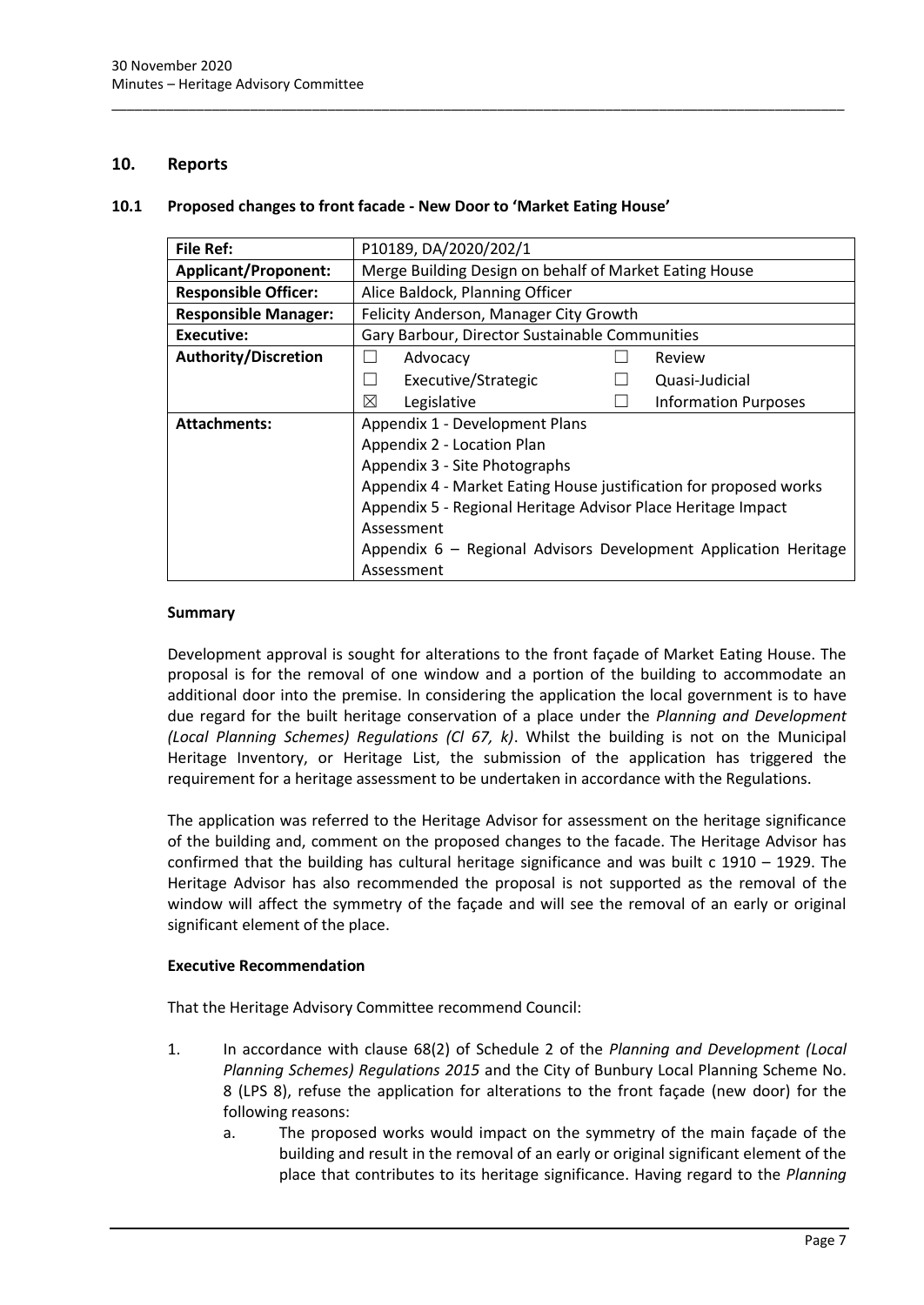*and Development (Local Planning Schemes) Regulations 2015, Part 9, Clause 67 (k)* and the City of Bunbury's Local Planning Policies on Heritage the development would adversely impact upon the values and significance of the building, which through assessment of the development application, is assessed to be of 'considerable significance';

b. The proposed works are not considered compatible with the existing development along Victoria Street. Having regard to *Planning and Development (Local Planning Schemes) Regulations 2015, Part 9, Clause 67(m),* the installation of a second access door would result in the loss of the building symmetry and is likely to detrimentally impact the amenity of the streetscape.

\_\_\_\_\_\_\_\_\_\_\_\_\_\_\_\_\_\_\_\_\_\_\_\_\_\_\_\_\_\_\_\_\_\_\_\_\_\_\_\_\_\_\_\_\_\_\_\_\_\_\_\_\_\_\_\_\_\_\_\_\_\_\_\_\_\_\_\_\_\_\_\_\_\_\_\_\_\_\_\_\_\_\_\_\_\_\_\_\_\_\_\_\_\_\_

#### *Voting Requirement: Simple Majority*

#### **Strategic Relevance**

| Theme 1       | Our community and culture                                                                                                                             |
|---------------|-------------------------------------------------------------------------------------------------------------------------------------------------------|
| Goal          | A safe, healthy and cohesive community, with a rich cultural life, and<br>supportive social environment                                               |
|               |                                                                                                                                                       |
| Objective 1.4 | Arts, culture, heritage and events that enrich our understanding and<br>enjoyment of life, celebrate our identity and bring the community<br>together |

#### **Regional Impact Statement**

The proposal related to an individual property. Heritage is important for the community and has environmental, economic and social benefits as a resource for present and future generations. The City of Bunbury recognises the importance of identifying, assessing and managing heritage places within its local government area to align with contemporary community values.

#### **Background**

A summary table of details relating to the subject site are as follows:

| <b>Site Address</b>             | Lot 4 (#9) Victoria Street, Bunbury |
|---------------------------------|-------------------------------------|
| Zoning                          | <b>Regional Centre</b>              |
| <b>Subject Tenancy Land Use</b> | Restaurant/Cafe                     |
| <b>Overall Lot Area</b>         | 496 sam                             |

Development plans are **attached** at Appendix 1.

A location plan is **attached** at Appendix 2.

Site photographs are **attached** at Appendix 3.

An application for development approval has been submitted by Merge Building Design on behalf of the lessee of the building (Market Eating House). The lessee has advised that they have renewed their lease of the building for an additional five (5) years.

The proposal is for the removal of one window and the demolition of a portion of the building to accommodate a new door at the front of the building. This access door will be in addition to the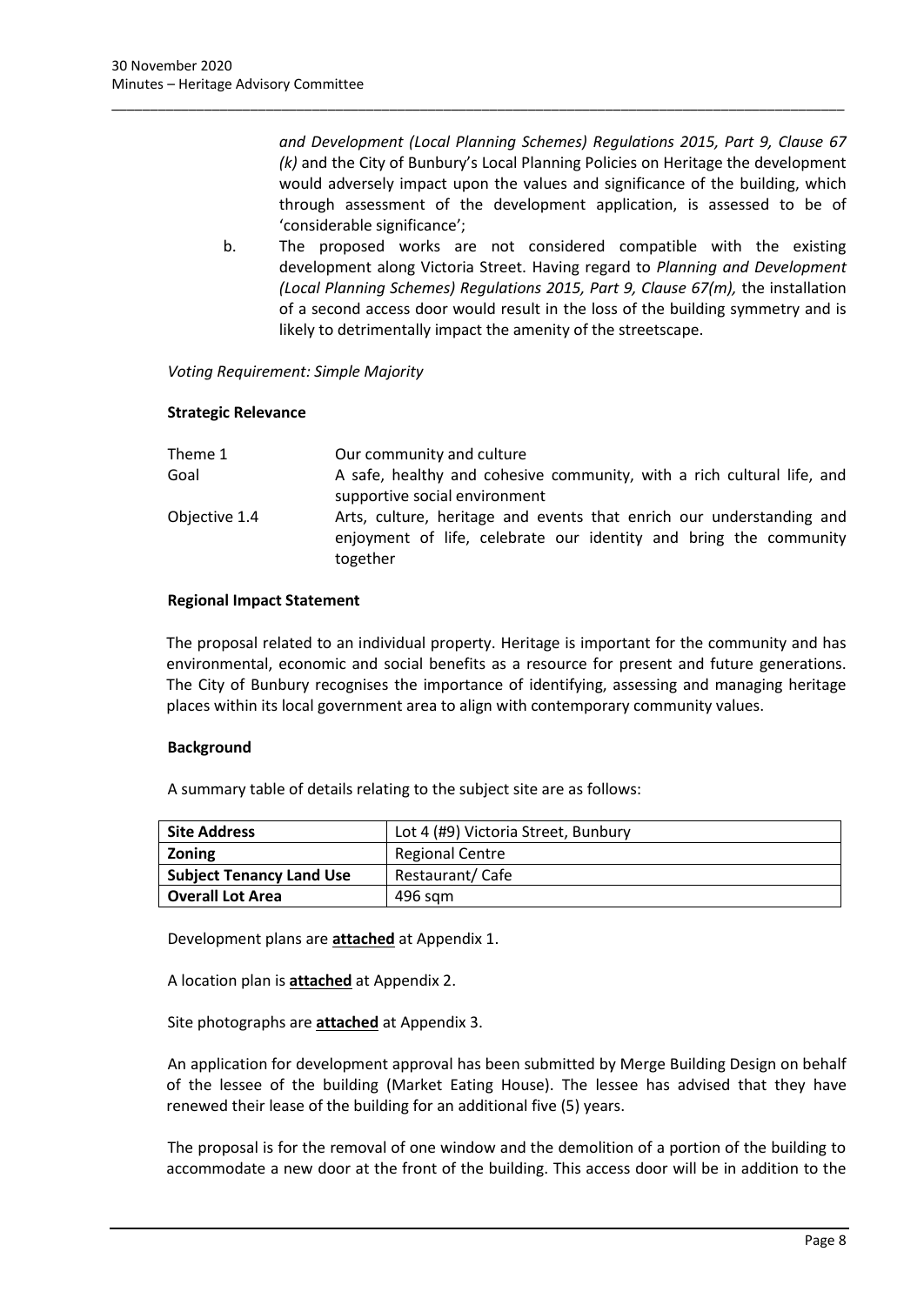main entrance to the building. Market Eating House has advised that the additional access door is necessary to service the outdoor alfresco eating area on the road reserve recently approved by the City. Additionally, it will also ease congestion that is already experienced in the main entry/exit to the building.

\_\_\_\_\_\_\_\_\_\_\_\_\_\_\_\_\_\_\_\_\_\_\_\_\_\_\_\_\_\_\_\_\_\_\_\_\_\_\_\_\_\_\_\_\_\_\_\_\_\_\_\_\_\_\_\_\_\_\_\_\_\_\_\_\_\_\_\_\_\_\_\_\_\_\_\_\_\_\_\_\_\_\_\_\_\_\_\_\_\_\_\_\_\_\_

A full copy of Market Eating House justification in support of the proposal is **attached** at Appendix 4.

## **Council Policy Compliance**

Not applicable.

#### **Legislative Compliance**

The following legislation and statutory planning instruments of the State and Local Planning Framework are applicable to the assessment of this application for development approval:

- *Planning and Development Act 2005* (as amended);
- *Planning and Development (Local Planning Schemes) Regulations 2015;*
- City of Bunbury Local Planning Scheme No.8 (LPS8 or the Scheme);
- Local Planning Policy 6.1: Heritage Conservation and Development (LPP 6.1);
- Local Planning Policy 6.2: Heritage Listing, Assessment and Concessions (LPP 6.2).

#### **Officer Comments**

#### *Matters to be Considered*

Pursuant to clause 67 of the deemed provisions under the *Planning and Development (Local Planning Schemes) Regulations 2015*, the subject proposal has been assessed against the matters relevant to the subject application, specifically (k) and (m).

#### (k) The built heritage conservation of any place that is of cultural significance

Upon lodgement of the application, the proposal was referred to the Heritage Advisor to determine the cultural significance of the building. The Heritage Advisor provided a detailed heritage assessment of the building (contained in **Appendix 5**), identifying that it has considerable significance for the following reasons:

- The place has significance as an integral part of the Victoria Street streetscape;
- The place has aesthetic significance as a commercial building constructed  $c1910 c1929$  with aspects of the Federation/Inter-War Functionalist style of architecture. Its level of decorative detailing demonstrates a level of importance at the time of construction;
- The place reflects early subdivision patterns of Victoria Street with long, narrow lots; and
- The place contributes to the community's sense of place as it contributes to the historic streetscape of Victoria Street.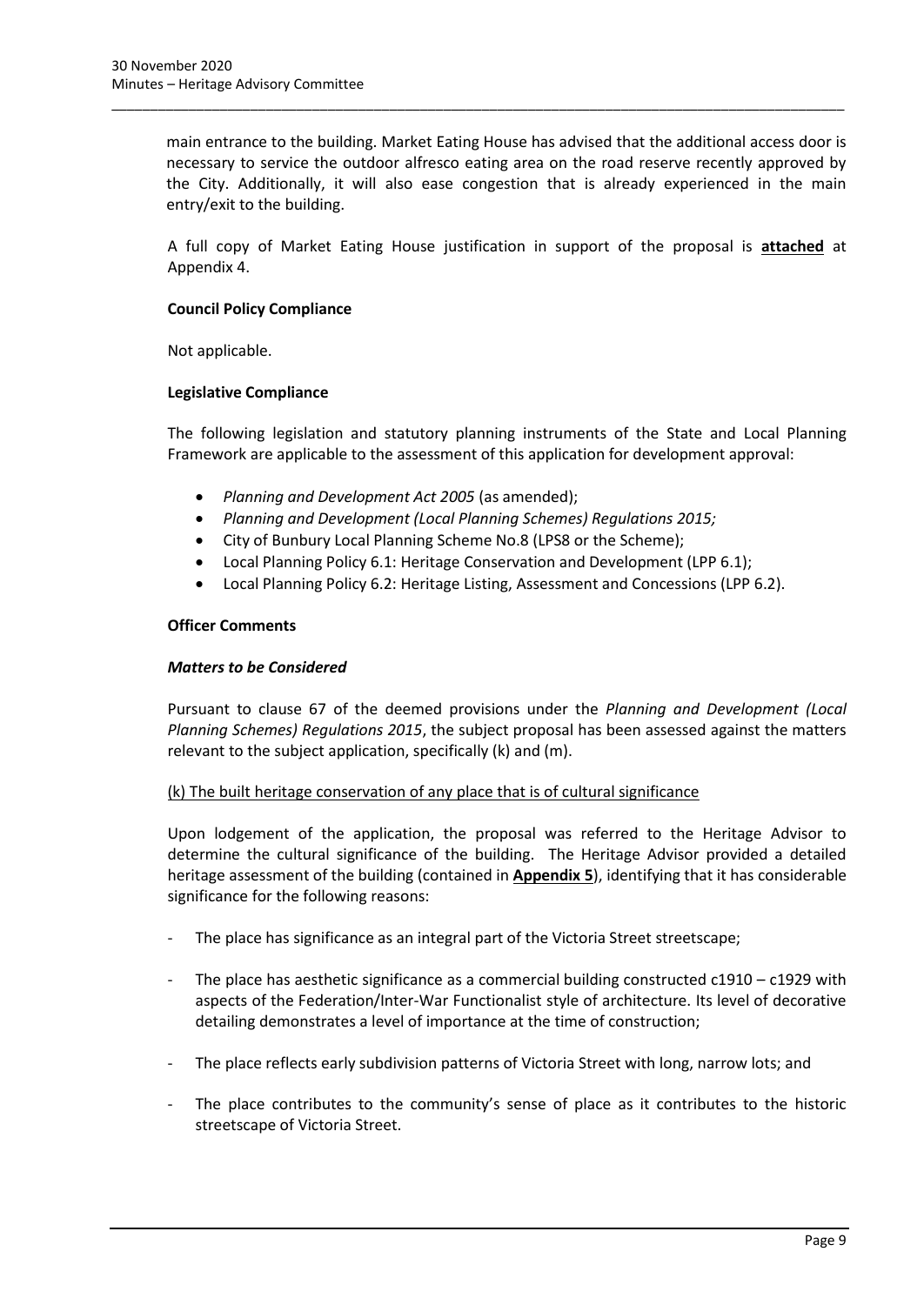The Heritage Advisor has recommended that the proposed alteration of the front façade not be supported (**attached** at Appendix 6). It is considered that the proposal will detrimentally impact the cultural significance of the building, with the loss of symmetry to the façade and the removal of an early or original significant element of the place. As such, it is considered that the proposed alterations to the façade do not comply with this matter and cannot be supported.

\_\_\_\_\_\_\_\_\_\_\_\_\_\_\_\_\_\_\_\_\_\_\_\_\_\_\_\_\_\_\_\_\_\_\_\_\_\_\_\_\_\_\_\_\_\_\_\_\_\_\_\_\_\_\_\_\_\_\_\_\_\_\_\_\_\_\_\_\_\_\_\_\_\_\_\_\_\_\_\_\_\_\_\_\_\_\_\_\_\_\_\_\_\_\_

It is noted that the Heritage Advisor has proposed to assist the applicant investigate solutions that respond to operational need whilst retaining the cultural heritage significance of the place.

(m) The compatibility of the development with its setting including the relationship of the development to the development on adjoining land or on other land in the locality including, but not limited to, the likely effect of the height, bulk, scale, orientation and appearance of the development

The proposed façade alterations for a new access door is not considered to be compatible with its setting. The subject lot has a 10m frontage with the building being built from boundary to boundary. The current front façade is symmetrical with a central front door and single timber framed, vertically proportioned windows one either side. The installation of a second access door in a 10m building frontage is not considered compatible with existing development along Victoria Street and the loss of the building symmetry is likely to detrimentally impact the amenity of the streetscape. It is noted that other restaurants with larger al fresco areas (e.g. Nicola's Ristorante) have the one entry/exit point.

## *Local Planning Policy 6.1: Heritage Conservation and Development*

One of the key objectives of this policy is to ensure that development, including alterations to existing buildings, does not adversely impact on the cultural heritage values, significance and character of a heritage place. Best practice involves alterations/additions to be set behind the main façade and to retain original building fabric. The proposed works are contrary to these objectives and will detrimentally impact on the values and significance of the building.

## *Local Planning Policy 6.2: Heritage Listing, Assessment and Concessions*

The subject building is not currently included in the City of Bunbury Municipal Inventory (Local Heritage Survey) or the City of Bunbury Heritage List. Pursuant to clause 4.1(c) of LPP 6.2, the Heritage List may be amended for the inclusion of a place should it be found to be of significance in a Heritage Impact Statement/Assessment prepared as part of an application for development approval.

As previously mentioned, the Heritage Advisor completed a Heritage Impact Assessment of the building which identified that the place be included in the City of Bunbury Municipal Inventory (Local Heritage Survey) with a considerable (category 2) level of significance and be included in the City of Bunbury Heritage List.

The City has funding allocated in the 2021/22 budget for the review of the City of Bunbury Municipal Inventory (Local Heritage Survey) and based on the findings of the Heritage Impact Assessment, the subject building will be included in the review.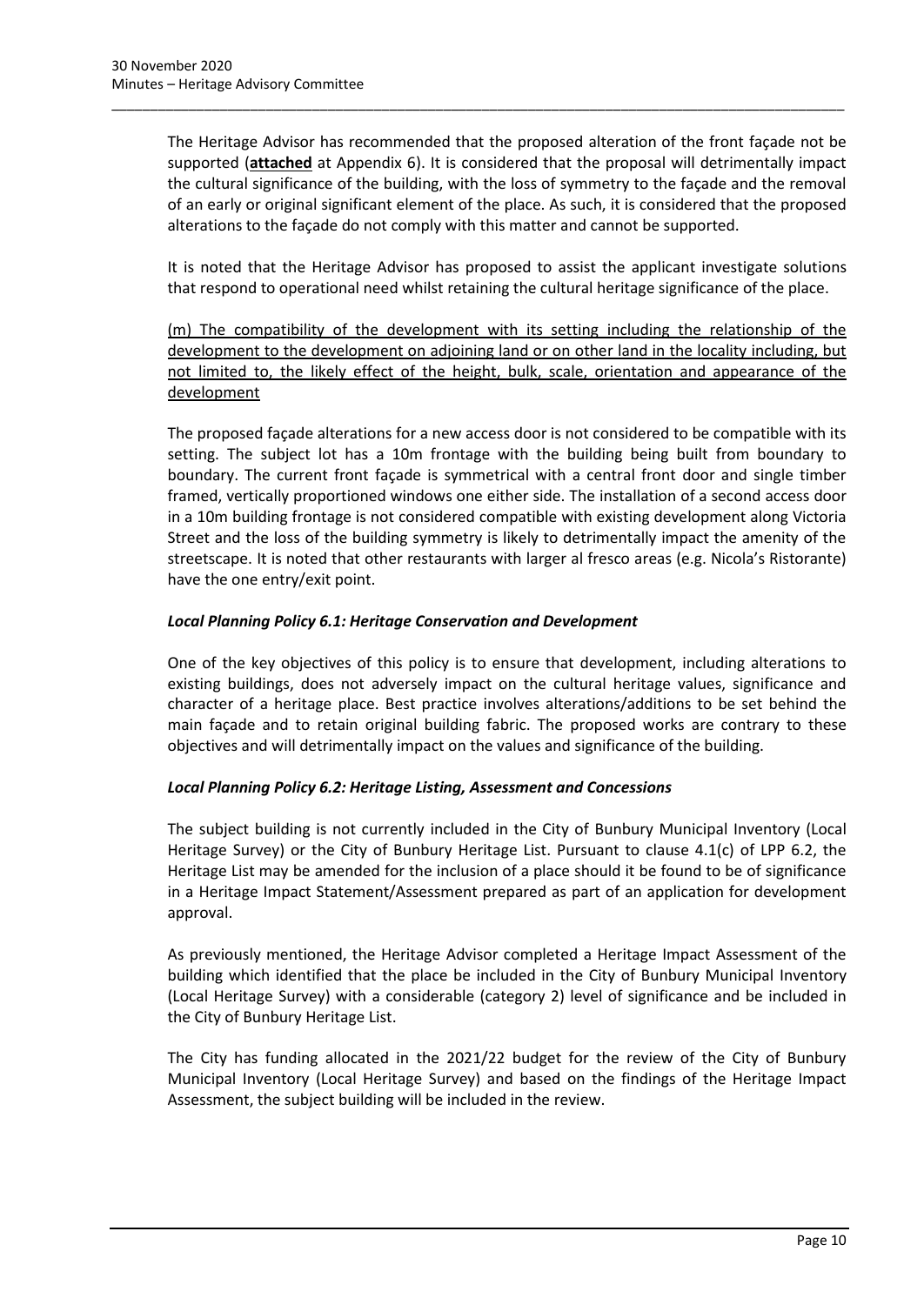#### **Analysis of Financial and Budget Implications**

This application for planning approval relates to private property, and therefore, the effect of the recommendation has no direct budgetary or financial implications for the City of Bunbury.

\_\_\_\_\_\_\_\_\_\_\_\_\_\_\_\_\_\_\_\_\_\_\_\_\_\_\_\_\_\_\_\_\_\_\_\_\_\_\_\_\_\_\_\_\_\_\_\_\_\_\_\_\_\_\_\_\_\_\_\_\_\_\_\_\_\_\_\_\_\_\_\_\_\_\_\_\_\_\_\_\_\_\_\_\_\_\_\_\_\_\_\_\_\_\_

If the applicant is aggrieved by Council's decision, they may apply for a review of the decision through SAT. If the decision is forwarded to SAT for appeal, the City of Bunbury may incur legal costs.

#### **Community Consultation**

Due to the request of the lessee for the proposal to be referred to Council for determination, the application has not been advertised.

#### **Councillor/Officer Consultation**

The proposal has been referred to the City of Bunbury's Development Coordination Unit (DCU) for professional advice and technical assessment prior to the finalisation of this report.

#### **Applicant Consultation**

The applicant was advised of the need to consult with the Heritage Advisory Committee and of the officer recommendation.

#### **Timeline: Council Decision Implementation**

Should Council refuse the application, the applicant has the option to lodge an appeal within 28 days of the date of the decision to the State Administrative Tribunal.

Should Council approve the application the applicant will have two years to commence development, with a further two years provided for under clause 4.2 of the Notice of Exemption from Planning Requirements During a State of Emergency issued by the Minister for Planning under clause 78H of Schedule 2 of the Planning and Development (Local Planning Schemes) Regulations 2015.

#### **Outcome of the Meeting held 30 November 2020**

Ms Rebecca Pyke of Market Eating House addressed the Heritage Advisory Committee in relation to this matter.

The recommendation (as printed) was moved Del Ambrosius, seconded Cr Smith.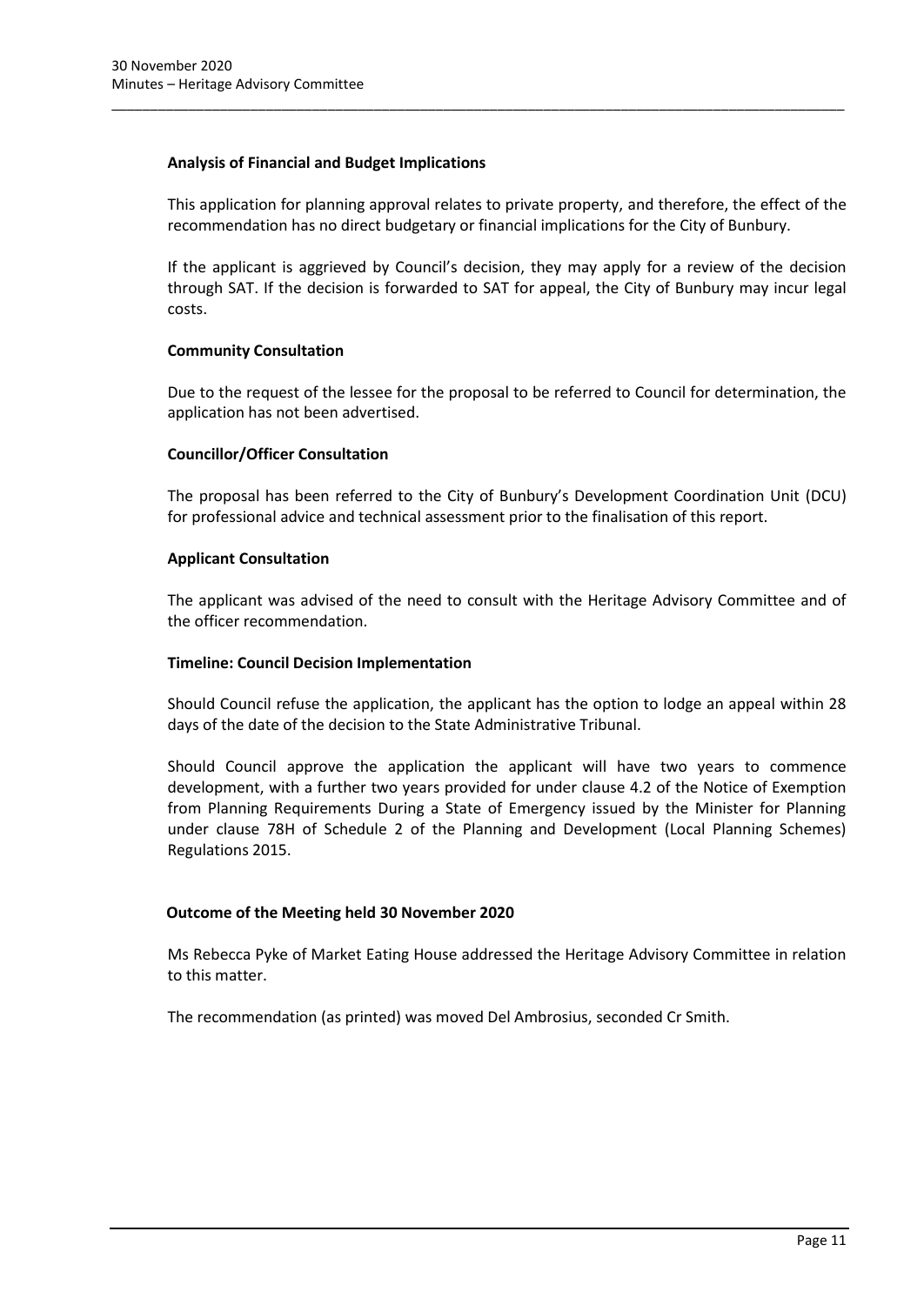The Presiding Member put the motion to the vote and it was Lost with 2 votes "for" and 6 votes "against".

\_\_\_\_\_\_\_\_\_\_\_\_\_\_\_\_\_\_\_\_\_\_\_\_\_\_\_\_\_\_\_\_\_\_\_\_\_\_\_\_\_\_\_\_\_\_\_\_\_\_\_\_\_\_\_\_\_\_\_\_\_\_\_\_\_\_\_\_\_\_\_\_\_\_\_\_\_\_\_\_\_\_\_\_\_\_\_\_\_\_\_\_\_\_\_

#### **Motion**

That the Heritage Advisory Committee recommend Council:

- 1. In accordance with clause 68(2) of Schedule 2 of the *Planning and Development (Local Planning Schemes) Regulations 2015* and the City of Bunbury Local Planning Scheme No. 8 (LPS 8), refuse the application for alterations to the front façade (new door) for the following reasons:
	- a. The proposed works would impact on the symmetry of the main façade of the building and result in the removal of an early or original significant element of the place that contributes to its heritage significance. Having regard to the *Planning and Development (Local Planning Schemes) Regulations 2015, Part 9, Clause 67 (k)* and the City of Bunbury's Local Planning Policies on Heritage the development would adversely impact upon the values and significance of the building, which through assessment of the development application, is assessed to be of 'considerable significance';
	- b. The proposed works are not considered compatible with the existing development along Victoria Street. Having regard to *Planning and Development (Local Planning Schemes) Regulations 2015, Part 9, Clause 67(m),* the installation of a second access door would result in the loss of the building symmetry and is likely to detrimentally impact the amenity of the streetscape.

LOST 2 votes "for" / 6 votes "against"

Cr Smith and Del Ambrosius voted '*for*' Cr Brown, Bernard Bischoff, Stephen Craddock, Graham Houghton, Kent Lyon and Duncan

Rutherford voted '*against*'

Note: The Heritage Advisory Committee voted against the Executive Recommendation as:

- they felt that the approved alfresco dining area would hide the frontage of the building from the road and that reinstatement of the façade following cessation of the Lease would prevent there from being issues with the symmetry of the frontage; and
- they felt that allowing approval of the proposed changes would ensure that the building continued to be used and did not fall into disrepair.

An alternate recommendation was moved by Graham Houghton, seconded Cr Brown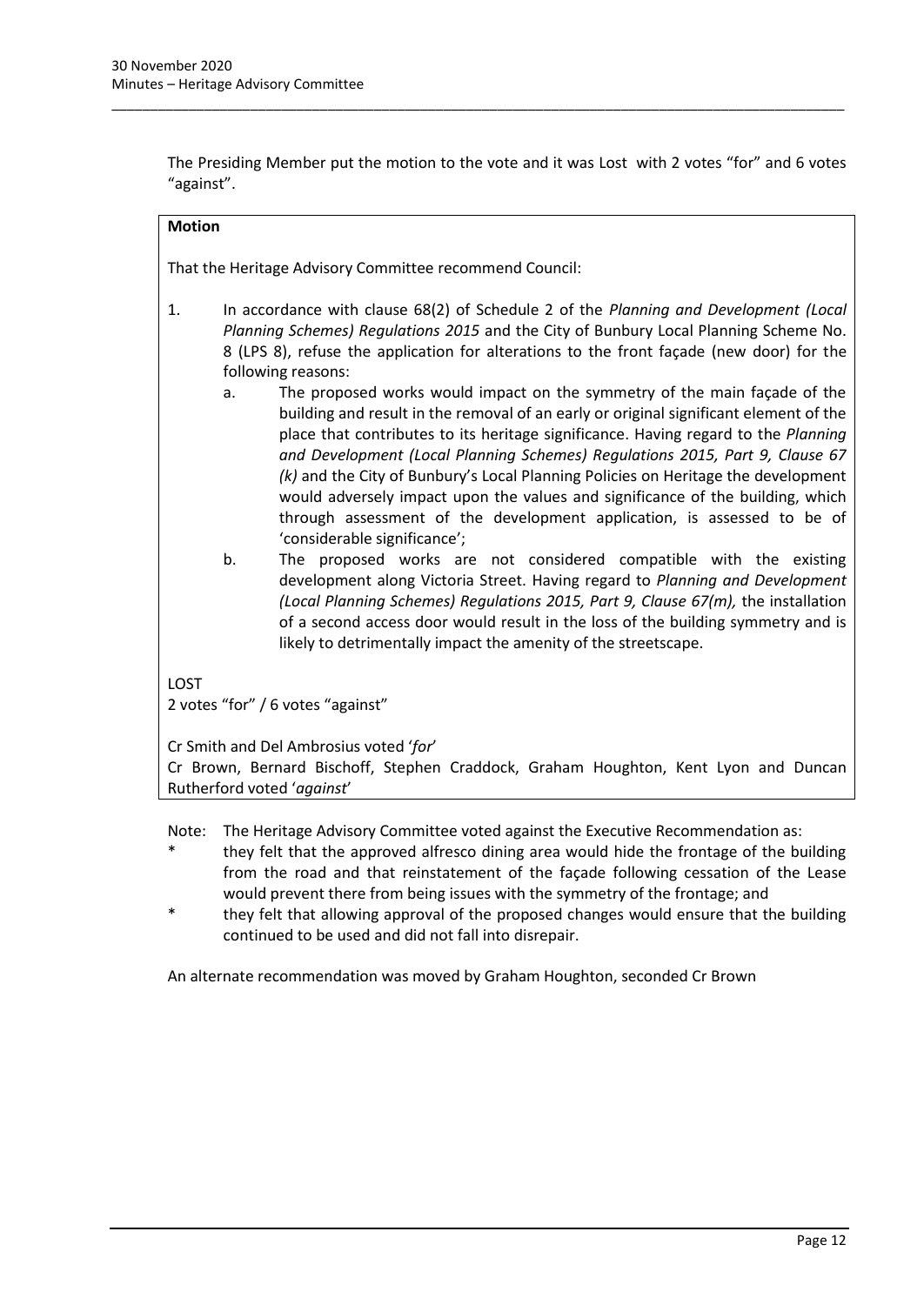The Presiding Member put the motion to the vote and it was adopted to become the Committee's decision on the matter.

\_\_\_\_\_\_\_\_\_\_\_\_\_\_\_\_\_\_\_\_\_\_\_\_\_\_\_\_\_\_\_\_\_\_\_\_\_\_\_\_\_\_\_\_\_\_\_\_\_\_\_\_\_\_\_\_\_\_\_\_\_\_\_\_\_\_\_\_\_\_\_\_\_\_\_\_\_\_\_\_\_\_\_\_\_\_\_\_\_\_\_\_\_\_\_

#### **Committee Decision**

That the Heritage Advisory Committee recommend Council:

- 1. In accordance with clause 68(2) of Schedule 2 of the *Planning and Development (Local Planning Schemes) Regulations 2015* and the *City of Bunbury Local Planning Scheme No.8 (LPS8),* approve the development application for alterations to the front façade (new door) at Lot 4 #9 Victoria Street subject to applicable standard and non-standard development conditions including the following:
	- a. All development shall be in accordance with the approved development plans;
	- b. Upon cessation of the lease between the lessor and lessee (Market Eating House), the landowner or Market Eating House must reinstate the window and wall within 30 days to the satisfaction of the City of Bunbury.

CARRIED 6 votes "for" / 2 votes "against"

Cr Brown, Bernard Bischoff, Stephen Craddock, Graham Houghton, Kent Lyon and Duncan Rutherford voted '*for*'

Cr Smith and Del Ambrosius voted '*against'*

Del Ambrosius and Mayor Brennan left the meeting at 5:03pm.